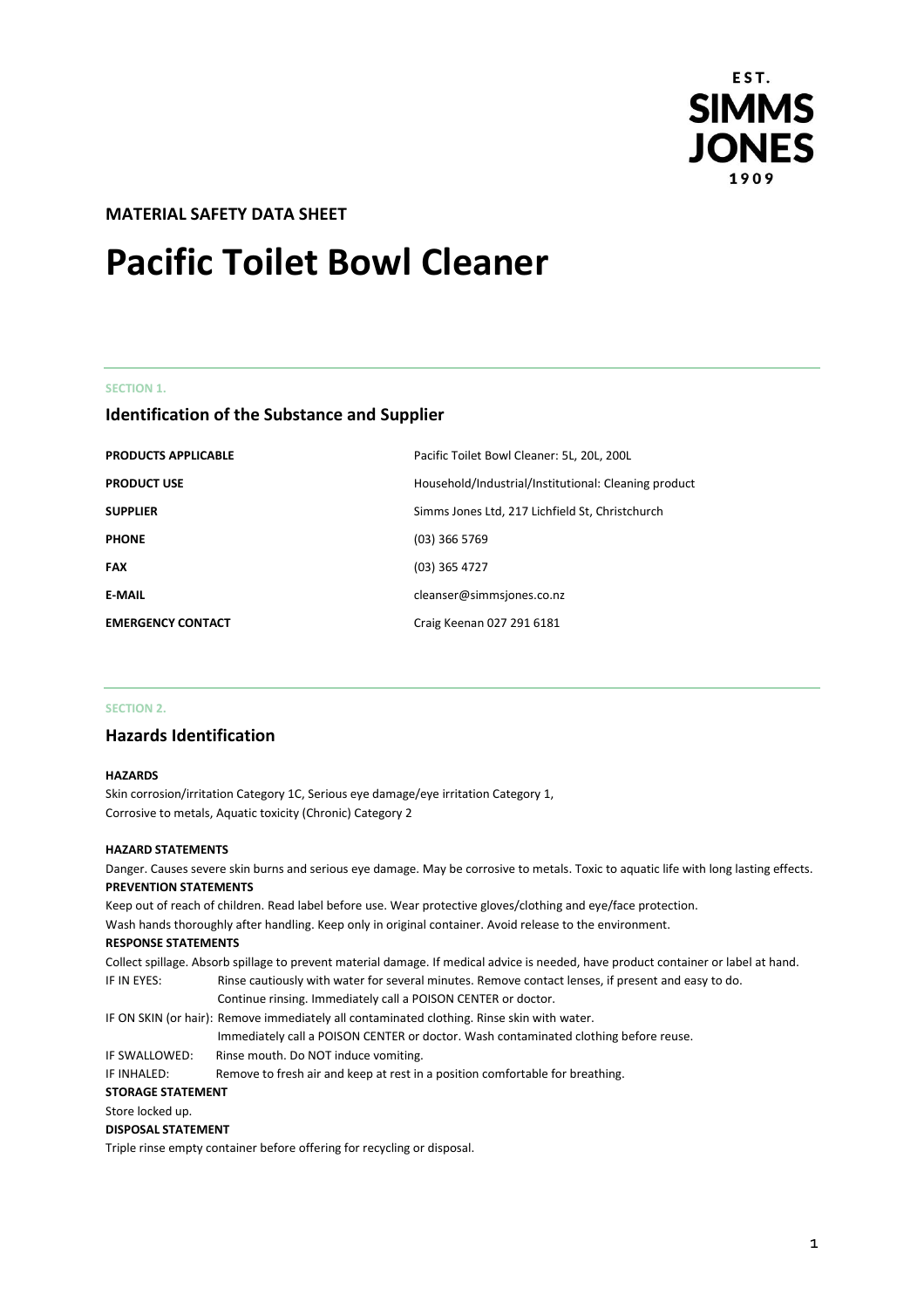# **SECTION 3.**

# **Composition and Information on Ingredients**

| <b>INGREDIENT</b>             | <b>PROPORTION</b> | <b>CAS NUMBER</b> |
|-------------------------------|-------------------|-------------------|
| Phosphoric Acid               | < 20%             | 7664-38-2         |
| Alcohols, C12-14, ethoxylated | $<$ 5%            | 68439-50-9        |
| Benzalkonium Chloride         | $< 1\%$           | 68424-85-1        |

### **SECTION 4.**

# **First Aid Measures**

| IF IN EYES:                                                                                       | Rinse cautiously with water for several minutes. Remove contact lenses, if present and easy to do. |  |
|---------------------------------------------------------------------------------------------------|----------------------------------------------------------------------------------------------------|--|
|                                                                                                   | Continue rinsing. Immediately call a POISON CENTER or doctor.                                      |  |
| <b>IF ON SKIN (or hair):</b> Remove immediately all contaminated clothing. Rinse skin with water. |                                                                                                    |  |
|                                                                                                   | Immediately call a POISON CENTER or doctor. Wash contaminated clothing before reuse.               |  |
| IF SWALLOWED:                                                                                     | Rinse mouth. Do NOT induce vomiting.                                                               |  |
| IF INHALED:                                                                                       | Remove to fresh air and keep at rest in a position comfortable for breathing.                      |  |

#### **SECTION 5.**

# **Fire-Fighting Measures**

| <b>EXTINGUISHING MEDIA</b>      | Foam, $CO2$ , dry chemical, or water fog                      |
|---------------------------------|---------------------------------------------------------------|
| <b>COMBUSTION PRODUCTS</b>      | Toxic organic vapours, amines, oxides of carbon and nitrogen. |
|                                 | and hydrogen chloride                                         |
| <b>FIRE-FIGHTING PROCEDURES</b> | Normal firefighting procedures may be used                    |

# **SECTION 6.**

# **Accidental Release Measures**

| <b>EMERGENCY PROCEDURES</b>      | Collect spillage. Absorb spillage to prevent material damage. |
|----------------------------------|---------------------------------------------------------------|
| <b>ENVIRONMENTAL PRECAUTIONS</b> | Avoid release to the environment                              |
| <b>SPILL CONTROL</b>             | Neutralise with soda ash or sodium bicarbonate and mop up     |

# **SECTION 7.**

# **Handling and Storage**

| <b>HANDLING PRECAUTIONS</b> | Wear protective gloves/clothing and eye/face protection. Wash hands        |  |
|-----------------------------|----------------------------------------------------------------------------|--|
|                             | thoroughly after handling. Use all precautions for handling the product in |  |
|                             | handling the empty container and residue.                                  |  |
| <b>STORAGE</b>              | Store in a cool, dry place. Keep out of reach of children.                 |  |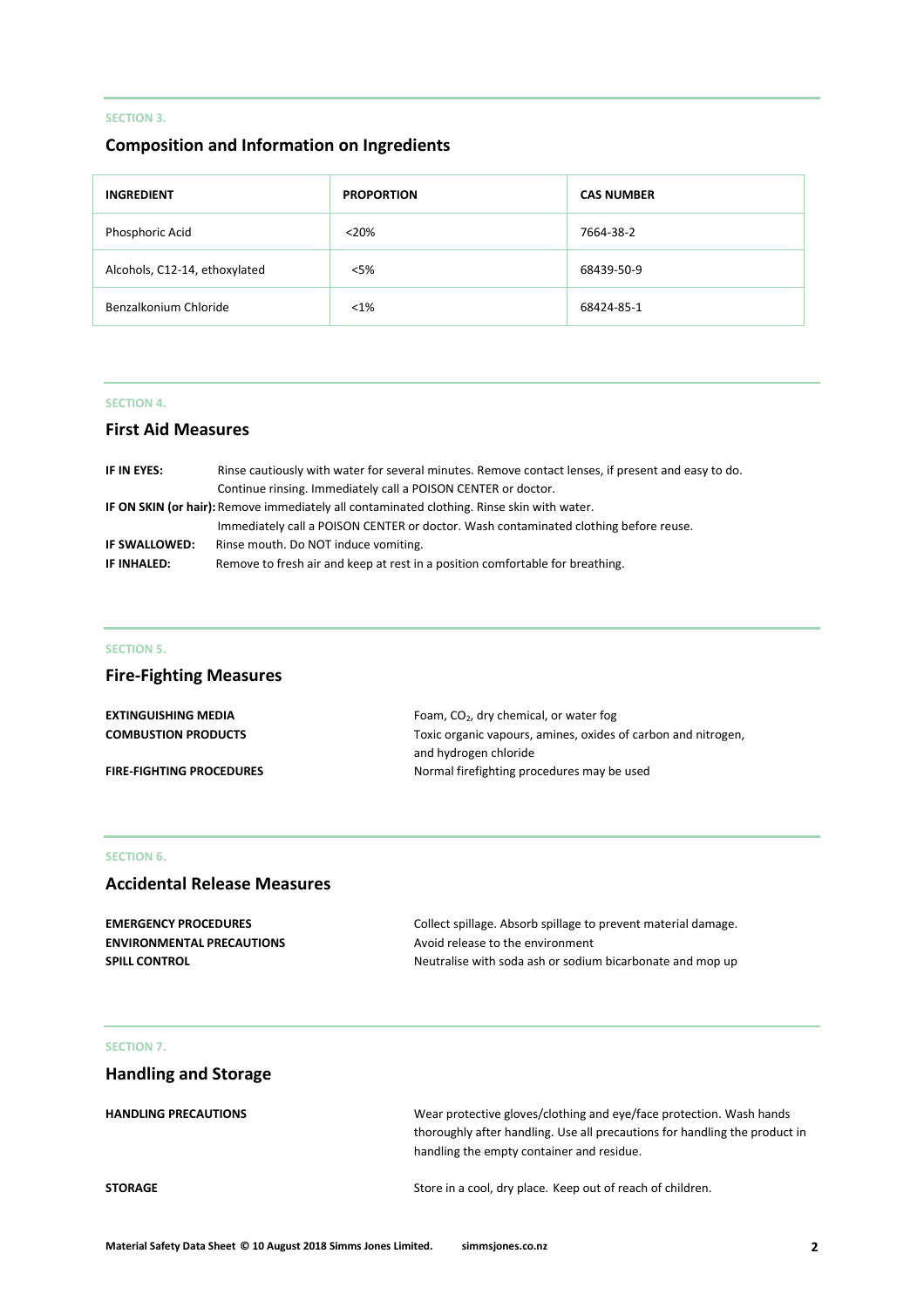#### **SECTION 8.**

# **Exposure Controls/Personal Protection**

**PROTECTIVE GLOVES** Nitrile rubber **EYE PROTECTION** Splash-proof goggles

**EXPOSURE LIMITS EXPOSURE LIMITS No value assigned for this specific material by Worksafe ENGINEERING CONTROLS** Ensure ventilation is adequate. Keep containers closed. **RESPIRATORY PROTECTION** No respiratory protection required

#### **SECTION 9.**

# **Physical and Chemical Properties**

| APPEARANCE                                     | Thick, b             |
|------------------------------------------------|----------------------|
| ODOUR                                          | Lemon                |
| <b>ODOUR THRESHOLD</b>                         | Not Ava              |
| pН                                             | $1 - 2$              |
| <b>MELTING POINT/FREEZING POINT</b>            | $<$ 0 <sup>o</sup> C |
| <b>INITIAL BOILING POINT</b>                   | $>100^{\circ}$ C     |
| FLASH POINT                                    | Not Fla              |
| <b>FLAMMABILITY</b>                            | Not Fla              |
| <b>FLAMMABILITY OR EXPLOSIVE LIMITS</b>        | Not Fla              |
| <b>VAPOUR PRESSURE</b>                         | Not De               |
| <b>VAPOUR DENSITY</b>                          | Not De               |
| <b>RELATIVE DENSITY</b>                        | 1.065                |
| SOLUBILITY                                     | Comple               |
| <b>PARTITION CO-EFFICIENT: n-OCTANOL/WATER</b> | Not De               |
| <b>AUTO-IGNITION TEMPERATURE</b>               | Not Ap               |
| <b>DECOMPOSITION TEMPERATURE</b>               | $>200$ ºC            |
| KINEMATIC VISCOSITY                            | Not De               |

Thick, blue liquid Lemon **Not Available Not Flammable Not Flammable Not Flammable Not Determined Not Determined** Completely miscible with water **Not Determined Not Applicable Not Determined** 

#### **SECTION 10.**

# **Stability and Reactivity**

**STORAGE CONDITIONS** No special conditions required

**REACTIVITY REACTIVITY May react with metals to produce flammable hydrogen gas INCOMPATIBLE SUBSTANCES** Alkalis, metals, nitromethane, and sodium borohydride HAZARDOUS DECOMPOSITION PRODUCTS Toxic organic vapours, amines, carbon oxides, nitrogen oxides, phosphorus oxides, and hydrogen chloride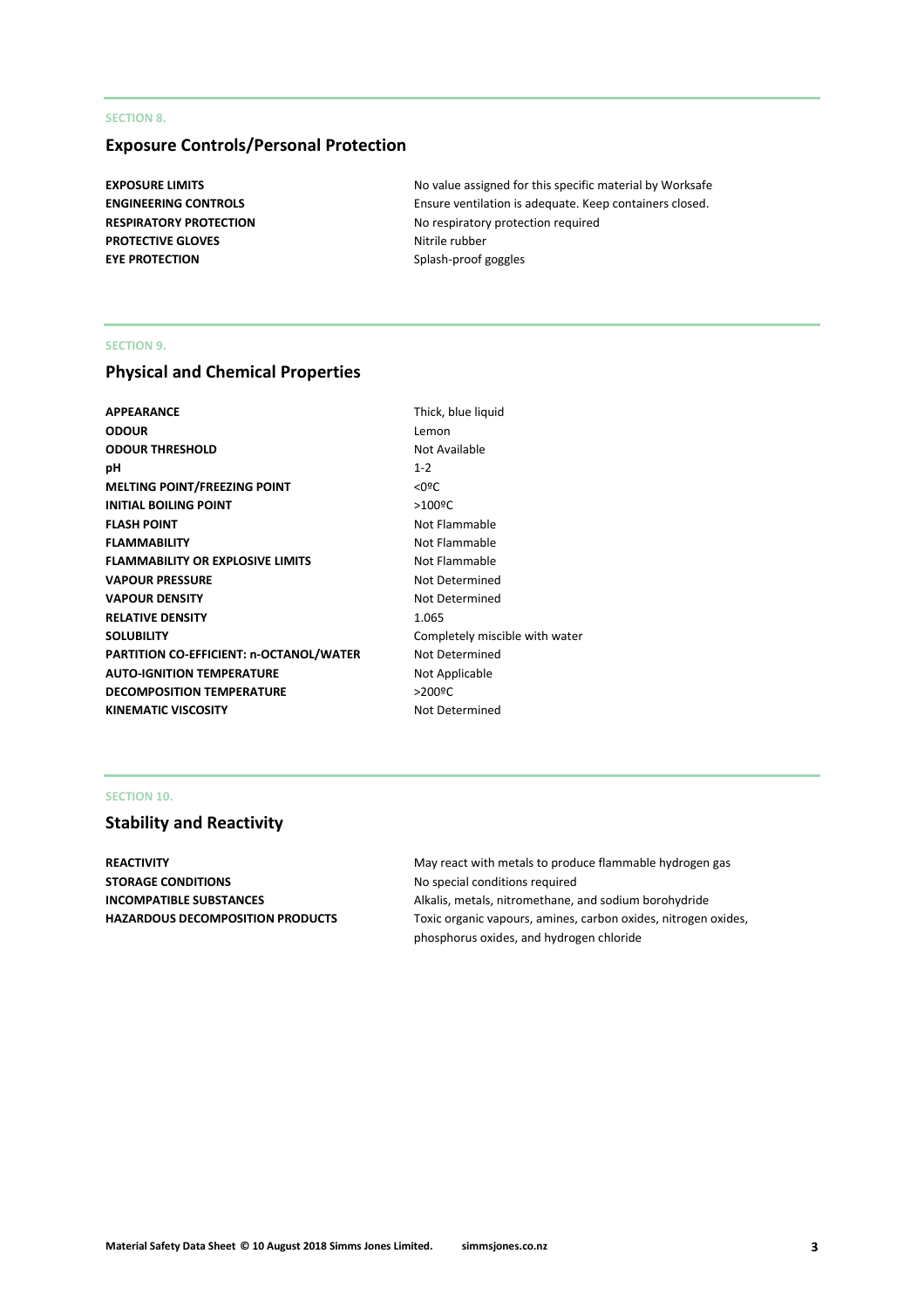#### **SECTION 11.**

### **Toxicological Information**

**ACUTE TOXICITY** ACUTE **TOXICITY** ACUTE **NO** acute effects **SKIN CORROSION/IRRITATION** Causes severe skin burns **SERIOUS EYE DAMAGE/IRRITATION** Causes serious eye damage **RESPIRATORY OR SKIN SENSITISATION** No sensitisation **GERM CELL MUTAGENICITY** No data available **CARCINOGENICITY** Not carcinogenic **REPRODUCTIVE TOXICITY** No reproductive toxicity **SPECIFIC TARGET ORGAN TOXICITY -SINGLE EXPOSURE** No specific organ toxicity **-REPEATED EXPOSURE** No specific organ toxicity **ASPIRATION HAZARD** No aspiration hazard

#### **TOXICITY**

**PHOSPHORIC ACID** CLASSIFICATION: 8.2C Corrosive to dermal tissue SPECIES: Rabbit RESULT: Corrosive SOURCE: Grande Paroisse SA Paris la Defense 5 Skin irritation tests on various concentrations of phosphoric acid, Randall, D.J., Robinson, E.C., Acute Toxicity Data 1 (1), 68-9, (1990) CLASSIFICATION 8.3A Corrosive to ocular tissue

SPECIES: Rabbit RESULT: Severely irritating SOURCE: Payne MP, Shillaker RO, Wilson AJ. TA:HSE Toxicity Review PG:22 p YR:1993 IP: VI:30

#### **BENZALKONIUM CHLORIDE**

ACUTE ORAL TOXICITY STUDY: Rat, LD50 VALUE: 344 mg/kg

ACUTE DERMAL TOXICITY STUDY: Rat, LD50 VALUE: 3340 mg/kg

EYE DAMAGE STUDY: Rabbit, DOT method, 24 h RESULT: Corrosive

SKIN DAMAGE Causes skin burns

SENSITISATION STUDY: Guinea pig, Buehler test, OECD Test Guideline 406 RESULT: Not sensitising

GENOTOXICITY IN VITRO STUDY: Salmonella typhimurium, Ames test, OECD 471 RESULT: Negative STUDY: Human lymphocytes, Chromosome aberration test, OECD 473 RESULT: Negative

#### **DODECYL (C12) ALCOHOL ETHOXYLATE**

STUDY: Human skin, 6mg, 3 days RESULT: Moderate irritation SOURCE: Toxicology Review. EPA TSCA Chemical Inventory, 1989.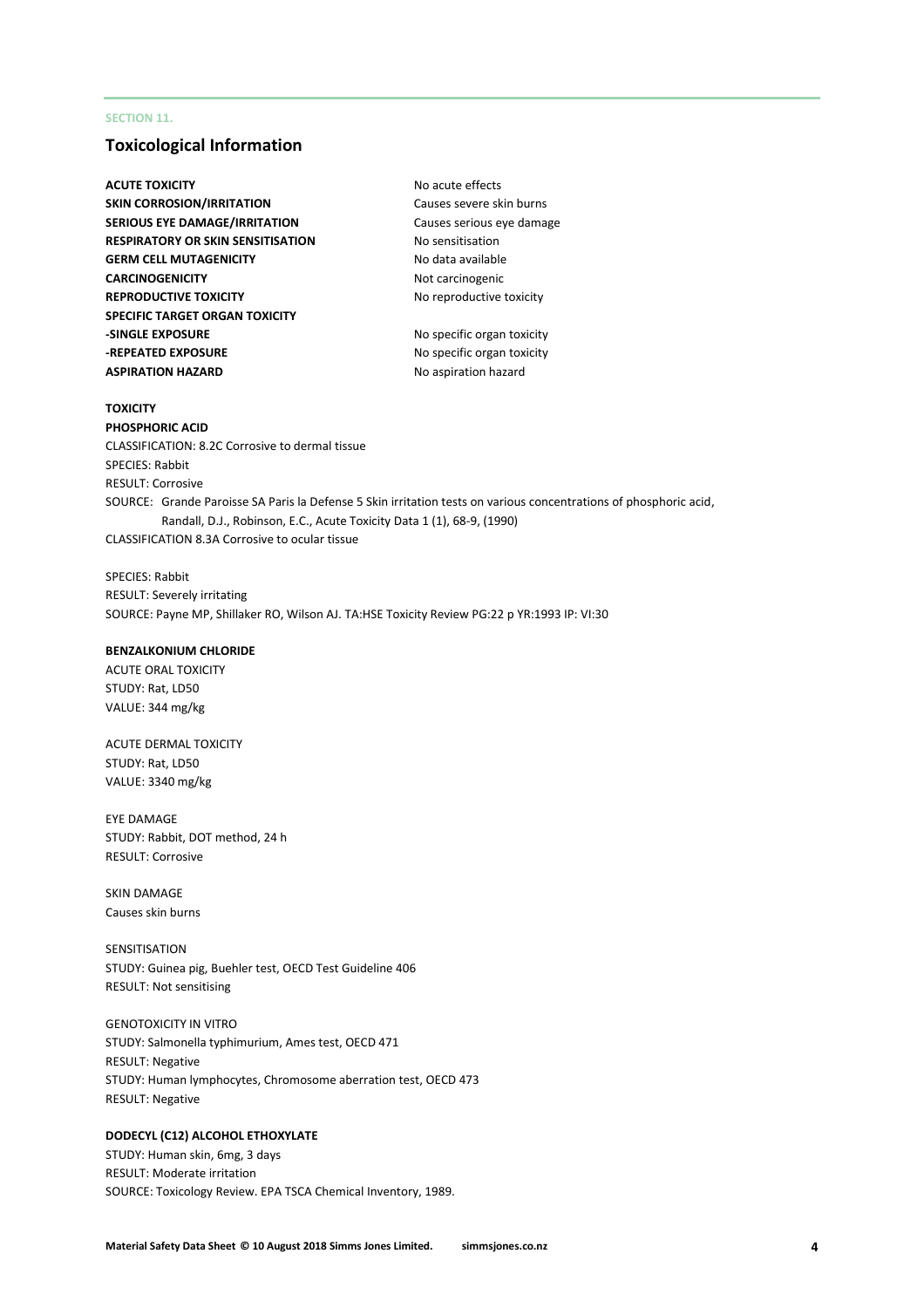#### **SECTION 12.**

### **Ecological Information**

**BIODEGRADABILITY** Rapidly Degradable **BIOACCUMULATIVE POTENTIAL** Not Bioaccumulative **MOBILITY IN SOIL** MOBILITY IN SOIL

#### **BIODEGRADABILITY BENZALKONIUM CHLORIDE**

STUDY: OECD Confirmatory Test VALUE: >90% STUDY: CO<sub>2</sub> evolution VALUE: 95.5% STUDY: OECD 301 B RESULT: Readily biodegradable

#### **ECOTOXICTY**

#### **BENZALKONIUM CHLORIDE**

STUDY: Rainbow trout (Oncorhyncus mykiss), 96 h, LC<sub>50</sub> VALUE: 0.93 mg/L STUDY: Fathead minnow (Pimephales promelas), 96 h, LC<sub>50</sub> VALUE: 0.28 mg/L STUDY: Water flea (Daphnia magna), 48 h, EC<sub>50</sub> VALUE: 0.016 mg/L STUDY: Green algae (Pseudokirchneriella subcapitata), 72 h, ErC<sub>50</sub> VALUE: 0.049 mg/L STUDY: Activated sludge, respiration inhibition, 3 h, EC<sub>50</sub> VALUE: 7.75 mg/L

#### **ALCOHOLS, C12-C14, ETHOXYLATED**

CLASSIFICATION: 9.1A REMARK: Classification based on company data supporting this classification R PHRASE: R50 Very toxic to aquatic organisms

#### **SECTION 13.**

#### **Disposal Considerations**

**DISPOSAL** DISPOSAL **DISPOSAL DISPOSAL DISPOSAL DISPOSAL DISPOSAL DISPOSAL** Dilute with excess water and wash down drain. Triple rinse empty container before offering for recycling or disposal.

#### **SECTION 14.**

# **Transportation Information**

**UN NUMBER** 1760 **SHIPPING NAME** Corrosive liquid, N.O.S. **DANGEROUS GOODS CLASS** 8 **UN PACKING GROUP** PGII **SPECIAL PRECAUTIONS** No special precautions required

**ENVIRONMENTAL HAZARDS** Toxic to aquatic life with long lasting effects